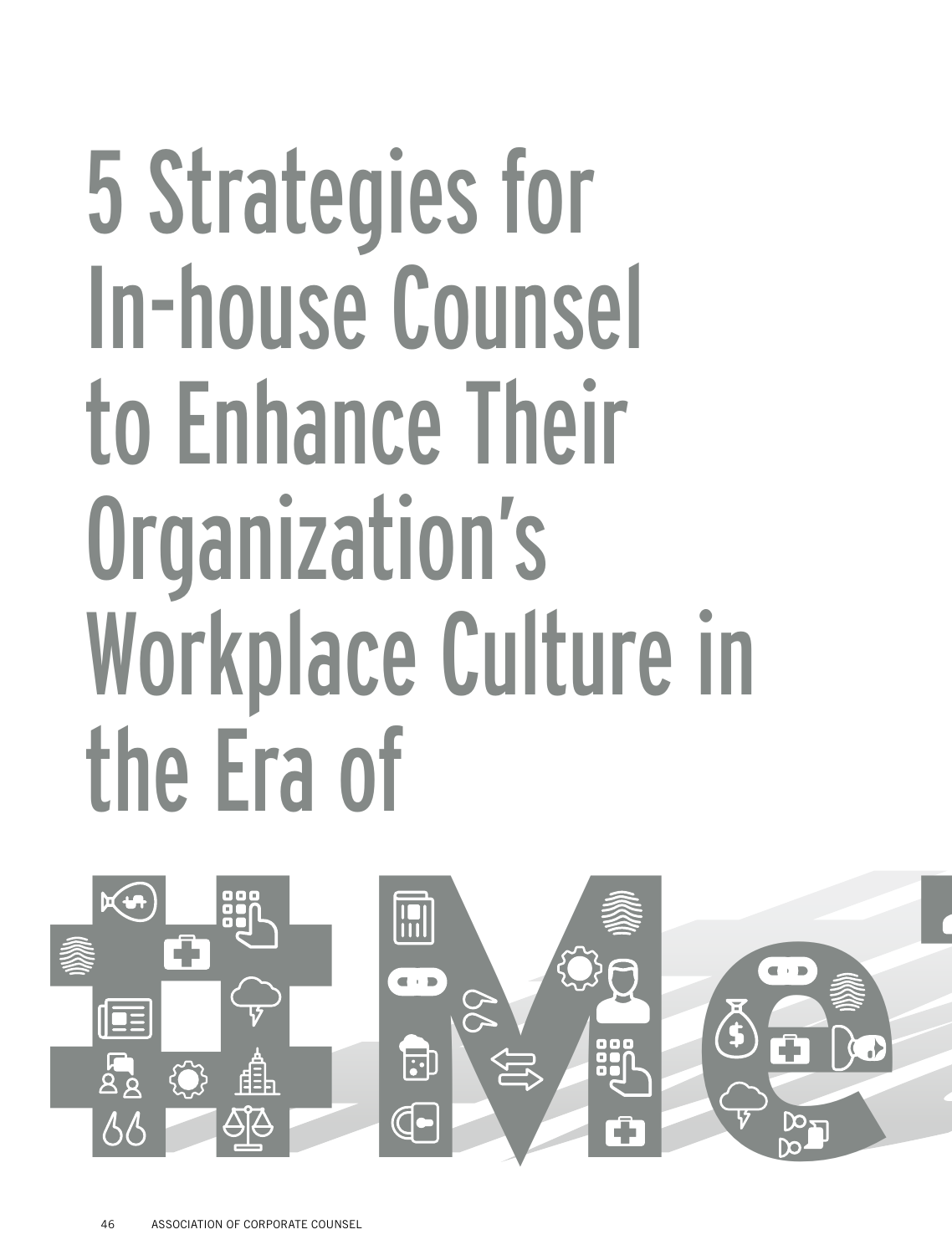The #MeToo era has incited a reckoning of workplace culture. The movement encourages, and sometimes compels, employers to examine their handling of harassment complaints and issues of equality for women and historically under-represented minority groups. The movement to stop harassment confronts a workplace culture that took root decades ago when few women were in leadership roles and sexual harassment and sex discrimination often went unaddressed.<sup>1</sup> The #MeToo movement challenges established norms and seeks to usher in a new set of standards for the modern workplace. The recent spike in sexual harassment complaints filed within organizations is a testament to the power of the movement to encourage employees to voice their concerns.<sup>2</sup>

# By Jordan Ellis and Kathryn Brown



# CHEAT SHEET

- Clear guidelines. An effective, clearly delineated EEO policy can go a long way in helping promote an organization's values and its commitment to a healthy, positive work environment.
- Conduct a survey. Evaluate whether your organization really implements their gender equity policies or is just paying "lip service." Examine policies relating to parental leave, salary breakdowns, and opportunities for advancement for female employees.
- Open-door policy. In-house counsel, supervisors, and human resources professionals should always avail themselves to employees who are unsure about employment matters that may affect them directly.
- Highlight the attributes. Business leaders need to build and promote a positive workplace culture. By keeping this high on the list of priorities, in-house counsel can both give their organizations a competitive edge and reduce liability risk.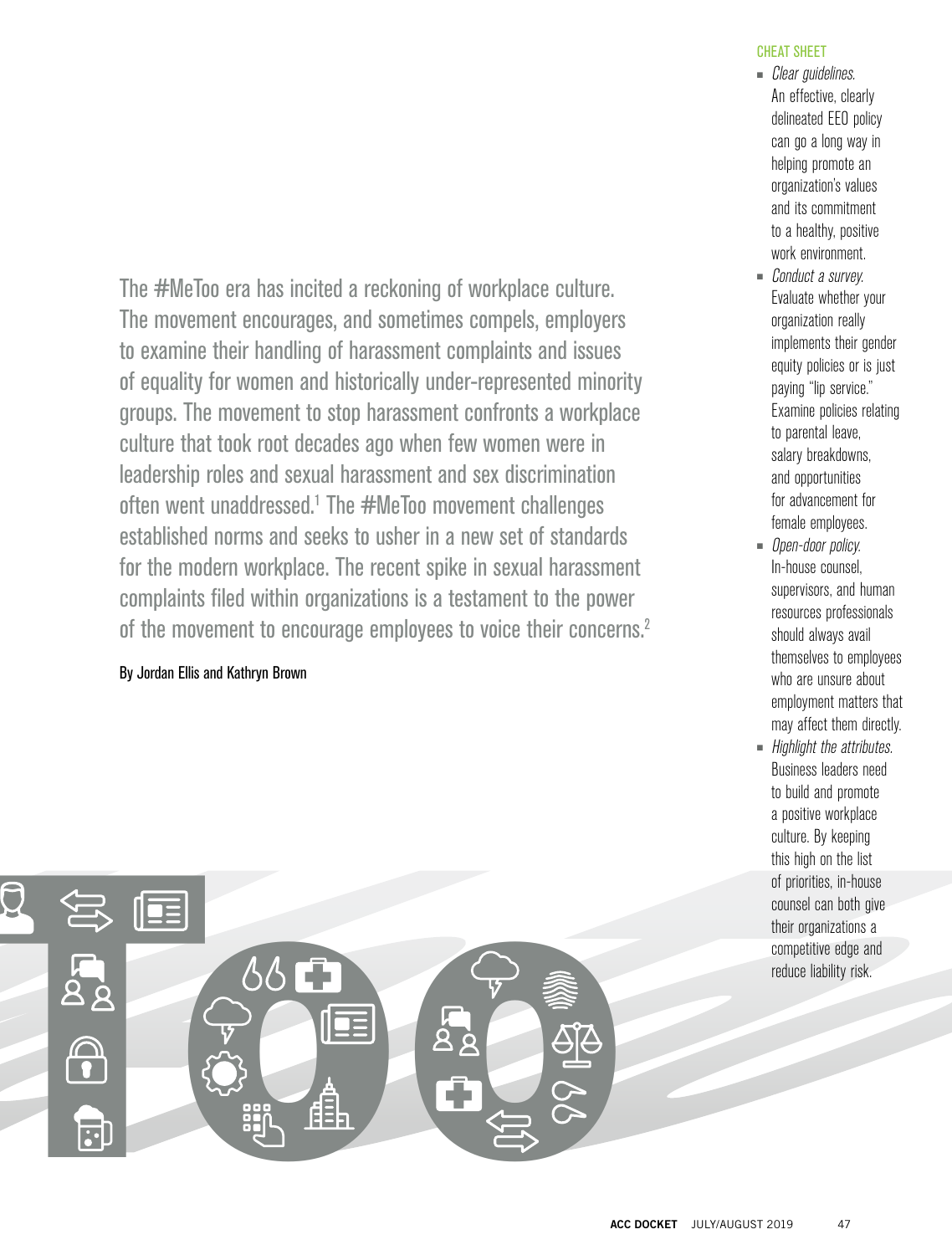In-house counsel are positioned to play a leading role in advancing a positive workplace culture for their organizations.

What is workplace culture? To find out, one must look beyond the history, mission, and purpose of an enterprise as stated on its website or in printed brochures. Clues about workplace culture lie in an organization's policies, the questions asked of applicants during job interviews, the criteria used to assess employee performance, the office layout, the conversations around the water cooler, the interactions between employees and management, and what employees share during exit interviews, to name just a few examples. Workplace culture is reflected in the behaviors, assumptions, and structures that guide the way people interact within an organization.

Workplace culture — as experienced on the inside and perceived from the outside — can symbolize the values of the enterprise to prospective and current employees as well as to customers and investors alike.<sup>3</sup> Fostering a workplace culture that prizes openness, inclusiveness, and responsiveness builds a strong employment brand. Conversely, and as recent headlines show, mere allegations of a toxic work environment can tarnish an organization's brand, driving down morale, productivity, and retention, not to mention share prices.

In-house counsel are positioned to play a leading role in advancing a positive workplace culture for their organizations. Unlike outside counsel, whose involvement in workplace matters often is limited to addressing discrete claims or counseling on specific issues, inhouse counsel have the opportunity to leverage their inside knowledge and relationships to influence workplace culture proactively.

By following the strategies below, in-house counsel can help reduce their organizations' exposure to harassment, discrimination, and retaliation claims, while at the same time helping their organizations achieve their business goals.

# 1. Maintain a robust EEO policy and live by it

Every organization should have an equal employment opportunity (EEO) policy that prohibits unlawful discrimination, harassment, and retaliation by or toward its employees. Yet a policy that amounts to a series of "thou shalt nots" is not likely to be effective. An EEO policy should be viewed not just as a compliance tool, but also as a mechanism for conveying the organization's values and its commitment to a positive work environment.

Accordingly, an EEO policy should not speak in generalities. It should identify specific examples of behaviors that amount to unlawful discrimination, harassment, or retaliation and are therefore prohibited. An EEO policy should also explain what type of conduct is *not* unlawful. For instance, employees should know that a manager is not engaging in unlawful harassment by providing critical feedback to an employee about his or her performance or occasionally complimenting an employee's appearance. Likewise, employees should understand that the prohibition of retaliation in an EEO policy does not immunize an employee from legitimate disciplinary action simply because he or she has raised a concern of inappropriate conduct in the past.

An EEO policy should also go beyond what is unlawful to address conduct that may not rise to legal liability but is nevertheless unacceptable. A policy that prohibits only what is unlawful misses the opportunity to articulate what the organization wants its workplace culture to look like and leaves an organization vulnerable to the argument that any violation of the policy is tantamount to admitting liability.

Moreover, it is essential that an EEO policy have a clear procedure for employees to report concerns. While no organization wishes to be on the receiving end of complaints, it benefits employers to have the opportunity to resolve issues internally and at an early stage, before outside counsel, government representatives, or the media get involved. An EEO policy should identify at least two alternative channels to address concerns, such as human resources and the employee's supervisor. It is also beneficial to offer employees an avenue to request a second review



**Jordan Ellis** is assistant general counsel at Spectra, a Philadelphia-based company that provides venue management and food and beverage services to sports and entertainment facilities throughout North America. He earned his Bachelor of Arts degree from Yale University and his JD from Temple University*. jordan\_ellis@comcastspectacor.com* 



**Kathryn Brown** is an attorney at Duane Morris LLP, where she represents and counsels employers in all aspects of labor and employment law. She earned her Bachelor of Arts degree from the University of Pennsylvania and her JD from Vanderbilt University. *krbrown@duanemorris.com*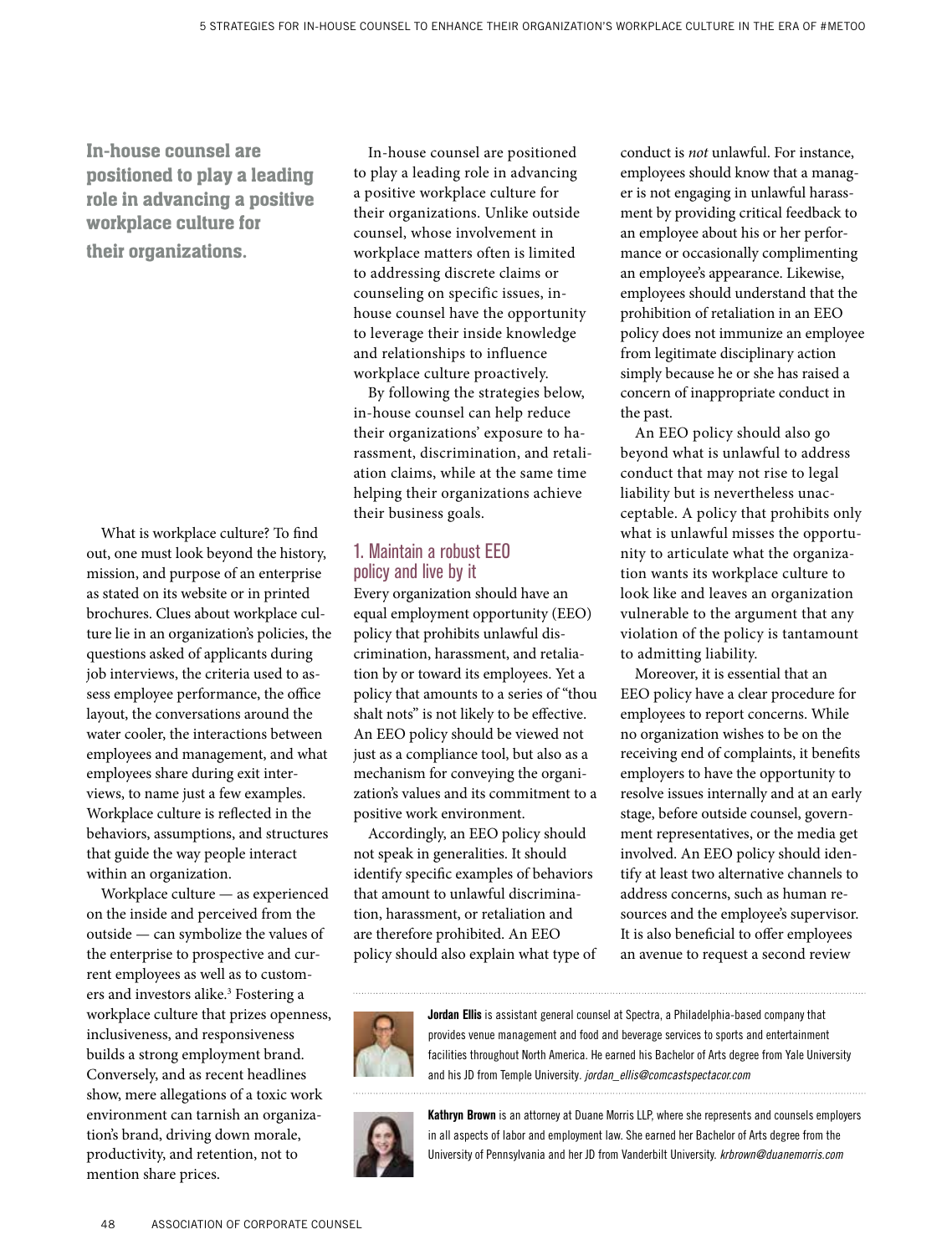if they are dissatisfied with the initial handling of their EEO complaint. Providing robust internal mechanisms for responding to employee concerns builds trust, reduces the likelihood that employees will seek recourse externally, and creates a strong record for the organization if the employee pursues litigation about their concerns.

An EEO policy should also explain what will happen after a complaint is received. The policy should state that complaints will be investigated promptly, thoroughly, and impartially and that confidentiality will be maintained as much as possible. It should also state that, if appropriate, prompt corrective action, proportionate to the conduct at issue, will follow the investigation of the complaint.4 Examples of such corrective action may include termination of employment or lesser forms of discipline, such as a written warning, as well as formal one-on-one coaching to clarify expectations of appropriate behavior.

When implemented effectively, an EEO policy can be a potent shield against employment law claims. For example, if an employee files a harassment lawsuit before taking advantage of the employer's internal reporting procedure, the employer may prevail in the lawsuit by asserting the *Faragher-Ellerth* defense, so named for a pair of Supreme Court decisions.<sup>5</sup> This defense requires an employer to show that: (1) it exercised reasonable care to prevent and correct promptly any harassment; and (2) the employee unreasonably failed to use any preventive or corrective opportunities available, or to avoid harm otherwise.

Yet, effective implementation of an EEO policy is easier said than done. It is one thing to promise that the workplace will be free of inappropriate conduct and that all complaints will be taken seriously and investigated, but quite another thing to live by those promises. Organizations have a responsibility to follow through on

the commitments promised by their EEO policy. In-house counsel can play a vital role in ensuring that their organization allocates sufficient resources to implement their EEO policy. This includes staffing an appropriate number of human resources personnel to respond to complaints and, if needed, supplementing those efforts with a qualified outside vendor.

Finally, in-house counsel should ensure that there are periodic audits to evaluate whether the organization is practicing what it preaches in its EEO policy. Analyzing complaint data, surveying employees, reviewing investigation protocols, and verifying whether similar instances of misconduct are treated with similar consequences are examples of actions that can be taken to vet the effectiveness of an organization's EEO policy. Whether in-house counsel will lead such an audit — or instead serve in a consultative role to an outside auditor — is a critical decision point. Where counsel is involved (whether in-house counsel or outside counsel), it is especially important for the audit to be designed in such a manner as to protect the analyses and findings of the audit under the attorney-client privilege and workproduct doctrines.

# 2. Ensure that all employees receive regular, high-quality EEO training

In-house counsel can play a leading role in ensuring that all employees, from C-suite executives to rank-andfile employees, receive EEO training. EEO training should be treated as a key component of employees' professional development and an employer's harassment prevention strategy.<sup>6</sup> Making an investment in training that is designed to prevent EEO claims can also help a company avoid the far more substantial costs and disruption associated with defending EEO claims.

In-house counsel can make sure that EEO training is delivered regularly, not just at the beginning of an individual's

Providing robust internal mechanisms for responding to employee concerns builds trust, reduces the likelihood that employees will seek recourse externally, and creates a strong record for the organization if the employee pursues litigation about their concerns.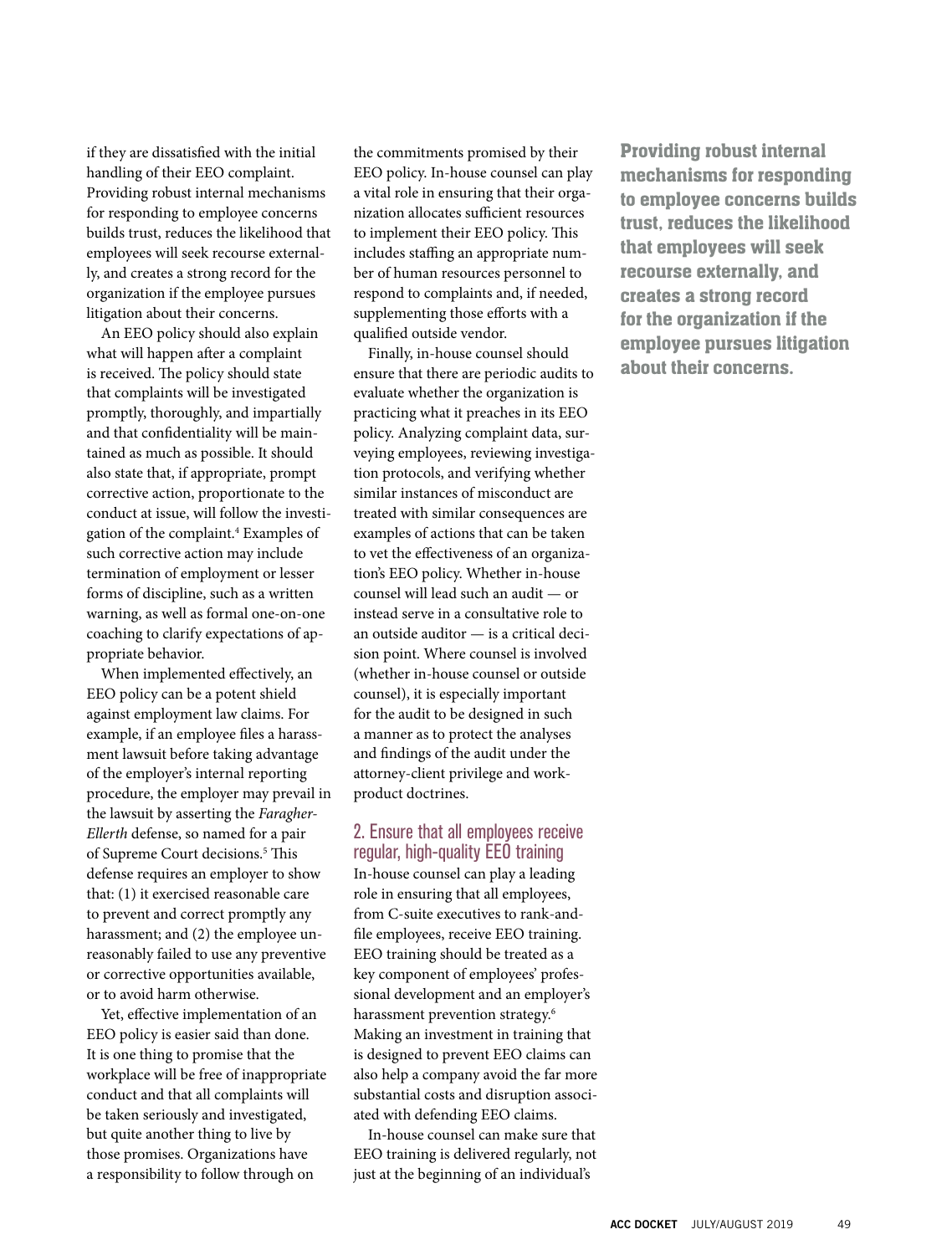Supervisors also need to understand that they have a responsibility to prevent a culture of actual or perceived punishment against those who express concerns about the workplace.

employment. Furthermore, in-house counsel must ensure that the instructors are qualified and that the organization maintains documentation of the material presented and the attendance of employees.

In a growing number of jurisdictions, training on workplace harassment and other EEO issues is not just a smart move: It is mandatory. In 2018 alone, legislatures in Delaware, California, Illinois, the District of Columbia, New York state, and New York City passed laws requiring some form of anti-harassment training in those jurisdictions. Around the United States, state and local bodies are considering similar legislation.

EEO training should be more than a listening exercise. An interactive training session, preferably with a live instructor, provides a forum for employees to ask questions and gain a practical understanding of the boundaries between appropriate and inappropriate conduct. For the content to resonate with employees, the training should be tailored to reflect the dynamics of the particular industry or worksite.

Mindful of the lessons of the #MeToo movement, EEO training should make clear that no employee is "above the law" and that neither an employee's job title nor reputation as a top revenue generator will immunize them from the consequences of violating the organization's EEO policy. Just as importantly, the training should emphasize due process protections, such as explaining that no employee will be presumed "guilty" based on accusations alone.

EEO training is essential for supervisors, given that, as company representatives, their conduct could be binding on their organizations. While all employees should be encouraged to follow a "see something, say something" approach, supervisors especially need to have a clear understanding of their responsibility to step in early when they see or learn about behavior that may violate the company's policies and to report concerns that come to their attention, directly or indirectly.

Supervisors also need to understand that they have a responsibility to prevent a culture of actual or perceived punishment against those who express concerns about the workplace. The reality is that many employees hesitate to report concerns because they fear that they will not be believed, or that they will be professionally and socially ostracized for doing so.7 Through EEO training, organizations can make supervisors aware that their treatment of employees who raise concerns sets the tone for how employees — and in the worst-case scenario, a judge or jury — will actually regard the organization's commitment to protecting against discrimination, harassment, and retaliation.

Organizations also should not overlook the benefit of training supervisors on how to manage those who report to them. An employee's performance is often at issue in EEO lawsuits. Where an employer defends against an EEO claim by contending that the plaintiff 's unsatisfactory performance motivated the adverse employment decision, the defense collapses if the plaintiff 's supervisor did not properly

document the performance issues. Thus, it is incumbent on employers to ensure that supervisors receive training in communicating and documenting performance issues honestly, timely, and effectively.

With regard to executives and senior leaders, EEO training presents an important opportunity to remind them about their role in fostering an inclusive work environment. For example, anecdotal evidence suggests that some male executives are now reluctant to mentor, give assignments to, or take business trips with female colleagues out of fear that doing so will make them the target of EEO claims.<sup>8</sup> EEO training provides an opportunity to demonstrate why these types of practices may unwittingly revive the "old boys' club" mentality and are a losing strategy for avoiding lawsuits. Excluding colleagues from professional opportunities based on their demographic characteristics may actually constitute discrimination and create liability for their organizations.

# 3. Assess your organization's commitment to gender equity

Many organizations tout their commitment to gender equity, but there is often a gap between what employers say and how employees perceive their employers' efforts.9 According to one recent study, 20 percent of employees surveyed said their employer's commitment to gender diversity feels like lip service. Only 60 percent of employees surveyed believe their employer would investigate a complaint of sexual harassment fairly.10

In-house counsel should evaluate whether their organization has a similar gap between its messaging about gender equity and employees' perceptions. Having such a gap does not mean that the organization has acted with discriminatory intent. Rather, a gap should propel an organization to take a deeper look at its workplace culture. To this end, in-house counsel should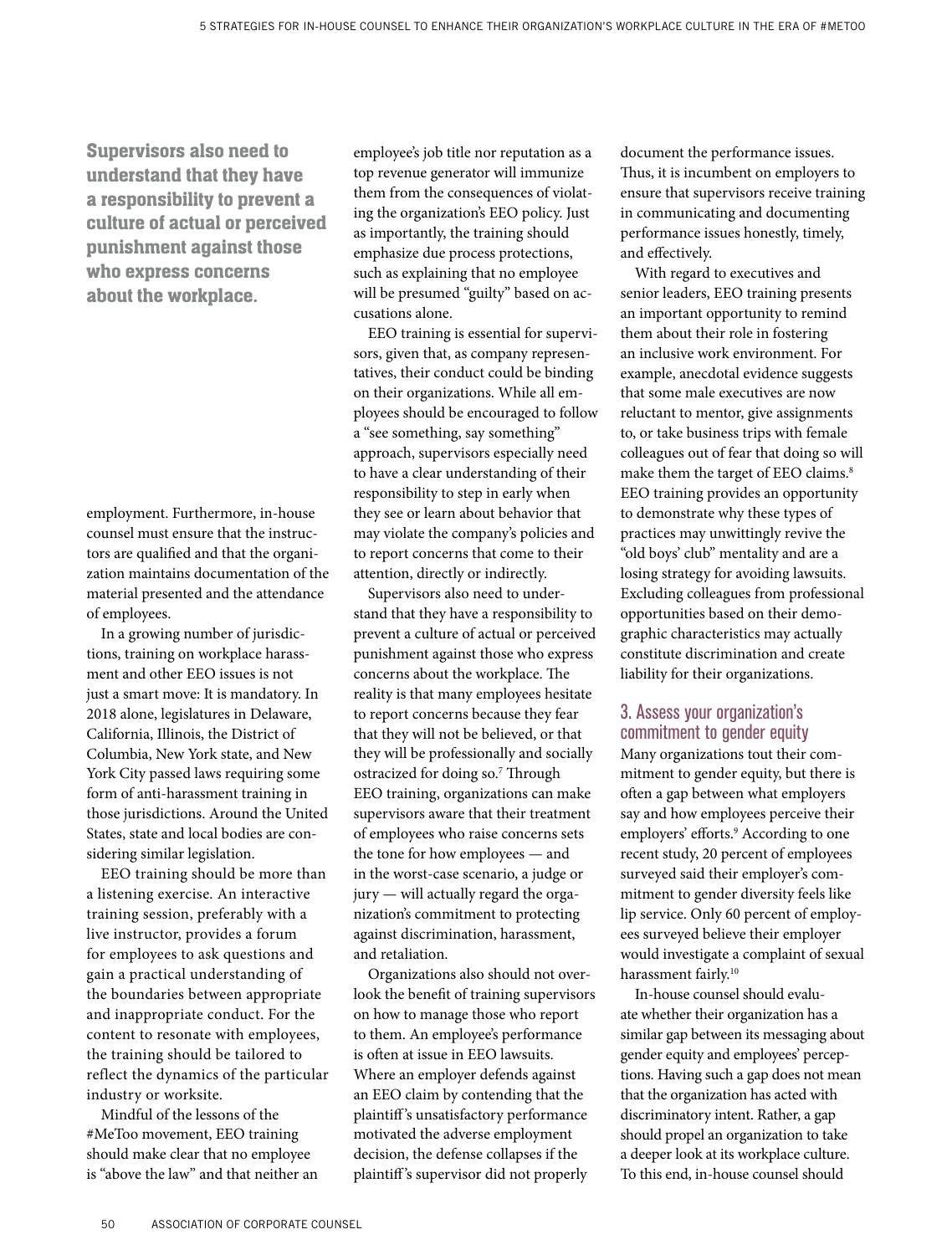evaluate the substance of their organization's policies and ask whether the actions and decisions that happen on the ground among employees, supervisors, and human resources personnel are consistent with those policies.

Parental leave is one example of where an organization may have a "gap" to address. As the EEOC has explained, employers may unknowingly perpetuate gender stereotypes in their parental leave policies by providing different amounts of leave to men and women to bond with newborn or adopted children (putting aside the separate amount of time women may need for medical reasons to recover from childbirth or related medical conditions). The EEOC takes the position that these types of policies not only send the message that only women can be primary caregivers, but the disparate treatment of men might also be considered unlawful sex discrimination.11 In-house counsel should evaluate whether their organization's parental leave policy and other leave policies have any such flaws.

Beyond written policies, an organizational stigma against parental leave can have serious repercussions. No employee, regardless of gender, should be made to feel that they will "look bad" or be treated differently if they take the full amount of leave available to them under the company's policy. If there is a stigma surrounding parental leave, employers can expect claims from male and female employees alleging that their careers suffered unfairly after taking, or seeking, parental leave.<sup>12</sup>

In-house counsel should examine whether their organizations use consistent messaging about parental leave for men and women; whether and for how long eligible employees use parental leave; whether supervisors have the resources to manage business needs while employees are on leave; and whether employees are supported upon returning from leave. Additionally, in-house counsel can

play an important, supportive role in building a strong workplace culture by championing an inclusive mindset among senior business leaders and supervisors about taking and returning from parental leave. Given the challenges new parents face and the business need for organizations to retain their talent, in-house counsel can advocate for their organizations to invest in supporting new parents, such as offering more lactation spaces for breastfeeding employees or access to back-up childcare resources.

In-house counsel should also be alert to the ways in which organizational structures, such as promotion criteria and distribution of key assignments, may create unequal pathways to advancement for women.13 By way of example, research shows that employers often promote female employees based on their track record, but promote men based on their perceived potential.<sup>14</sup> In-house counsel have the opportunity to study and recommend changes to their organization's institutional structures to "bake in" values of equity and inclusion.

Keep in mind that employers should not focus only on gender issues. The same reasons for rooting out gender bias apply to rooting out bias based on employees' race, ethnicity, religion, disability, or membership in other protected groups.

### 4. Promote informed employment decisions by being available to internal stakeholders

In-house counsel, supervisors, and human resources professionals each have a unique skillset and perspective to contribute to decisions affecting employees in an organization. When these stakeholders communicate regularly, the organization is better equipped to minimize the risks associated with making employment decisions while enhancing employee engagement.

In-house counsel should develop strong working relationships internally

Keep in mind that employers should not focus only on gender issues. The same reasons for rooting out gender bias apply to rooting out bias based on employees' race, ethnicity, religion, disability, or membership in other protected groups.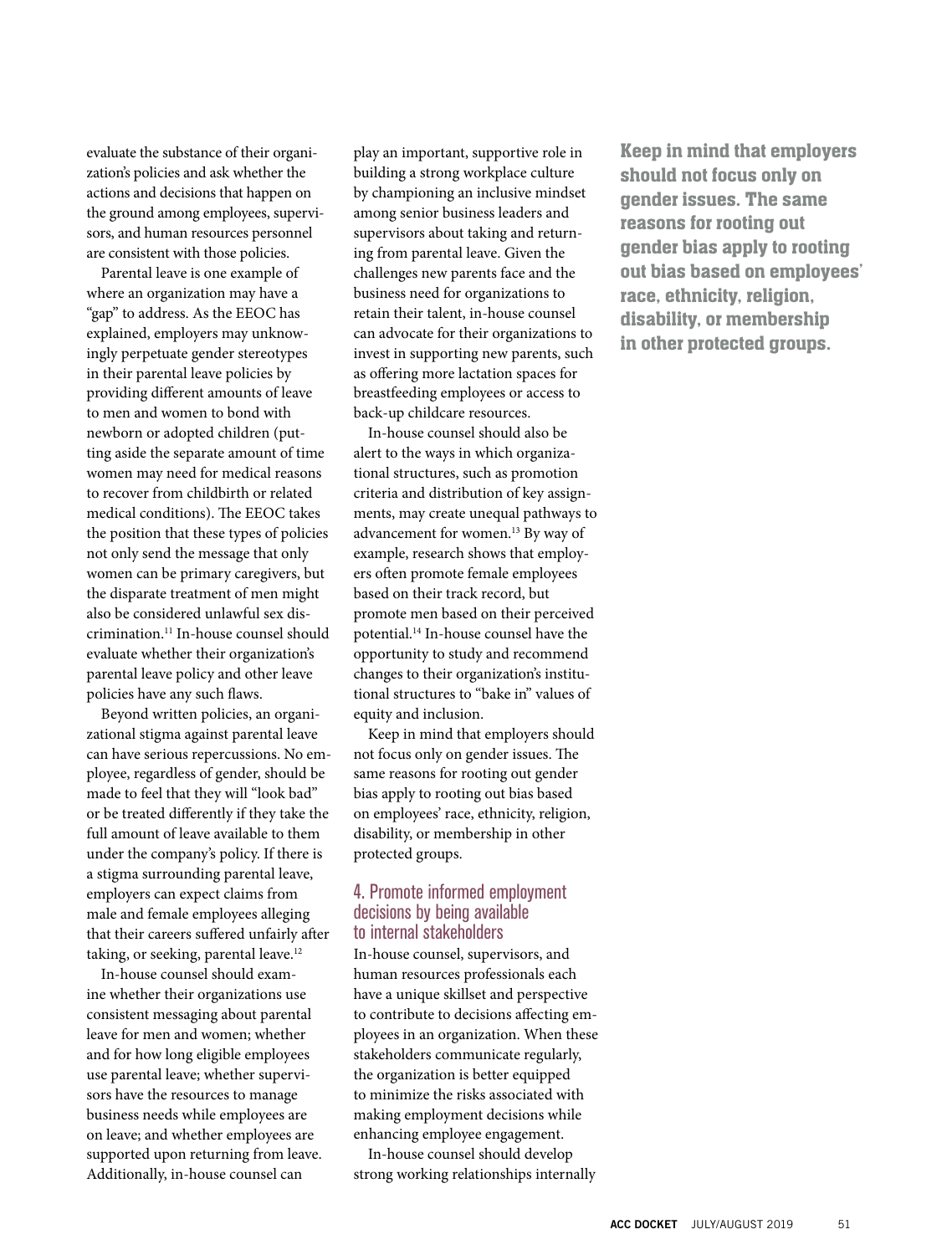so that human resources professionals and supervisors in the organization view them as trusted advisors and informed business partners. Making personal connections with colleagues goes a long way toward fostering these relationships. In-house counsel should make an effort to visit their employer's various worksites and check in regularly with human resources and management there to keep up-to-date on developments in the business and be in a position to advise proactively on potential legal issues.

It is also important for in-house counsel to make themselves available to their colleagues in human resources or management positions to discuss issues at an early stage. Of course, it is not practical for inhouse counsel to be involved in every employment decision. Ensuring that supervisors and human resources personnel know when to seek legal advice is the key. Through the working relationships that in-house counsel develop, they can educate and empower colleagues to spot the types of issues that could present risks to their organization and anticipate when they may need legal input.

A classic case occurs when a supervisor decides to terminate an employee for unsatisfactory performance. Even if the motive for the termination is legitimate, the decision could come

under attack based on information that was not even on the supervisor's radar. For example, if the termination happens soon after the employee requested medical leave with human resources, the timing alone can prompt an employee to allege that the termination is retaliation for asking to take leave. Decisions made in silos thus expose an organization to legal risk.

When in doubt, supervisors and human resources personnel should be encouraged to seek input from in-house counsel before taking action with respect to personnel matters. By encouraging an open dialogue about the legal and business implications of a proposed decision, in-house counsel promote collaboration among stakeholders for the benefit of the entire organization.

In participating in these discussions, in-house counsel need to make their roles clear. For purposes of protecting the attorney-client privilege and avoiding potential misunderstandings, in-house counsel should give an *Upjohn* warning15 at the outset of the discussion, stating that they represent only the organization. Likewise, in-house counsel must be careful not to mix legal advice to the organization — which is afforded the protection of the attorney-client privilege — with business advice to the organization, which is not.

## 5. Encourage business leaders to model and promote a positive workplace culture

In-house counsel also have a prime opportunity to make the case to business leaders that a positive work environment is not just in vogue, it is a business imperative.

It is often said that the tone is set at the top. The messaging and behavior of senior leaders is an important element of workplace culture.16 When senior leaders act in a way that is incongruent with an organization's stated intent to maintain an equitable workplace, such as by turning a blind eye to demeaning conduct by "rainmaker" employees, the organization loses credibility in the eyes of employees, business partners, and occasionally, the media.

In practice, this means it is critical to encourage leaders to allocate sufficient resources — time, money, and personnel — to advancing the organization's EEO goals. Given that the path to executive leadership roles requires building solid relationships of trust with current leaders, it also means demonstrating the importance of providing opportunities to employees of a variety of backgrounds at all stages of the corporate pipeline, starting with an organization's recruiting practices.17

In-house counsel can highlight to senior leaders how the legal and business benefits of an equitable workplace

### **ACC EXTRAS ON…** Sexual harassment prevention

### *ACC Docket*

#MeToo: The Global Impact of the Sexual Harassment Movement (April 2018). *www.acc.com/resource-library/metoo-globalimpact-sexual-harassment-movement* 

Sexual Harassment in the Workplace: What the Numbers Tell Us (March 2018). *www. accdocket.com/articles/sexual-harassment-inthe-workplace-research.cfm*

Sexual Harassment Law in India: Redefining Workplace Dynamics (Jan. 2018). *www. accdocket.com/articles/sexual-harassmentlaw-india-redefining-workplace.cfm*

Sexual Harassment in the US: Don't Be a Trending Topic (Nov. 2017). *www.accdocket. com/articles/sexual-harassment-us-don-t-be-atrending-topic.cfm* 

Examining Sexual Harassment in the Workplace (March 2017). *www.accdocket. com/articles/examining-sexual-harassment-inthe-workplace.cfm*

Ask Aliya: Building a Work Culture that Prevents Sexual Harassment (March 2017). *www.accdocket.com/articles/ask-aliya-workculture-prevents-sexual-harassment.cfm*

### **Sample Forms, Policies, and Contracts**

Sample Company Sexual Harassment Policy (APril 2017). *www.acc.com/resource-library/ sample-company-sexual-harassment-policy*

ACC HAS MORE MATERIAL ON THIS SUBJECT ON OUR WEBSITE. VISIT *WWW.ACC.COM*, WHERE YOU CAN BROWSE OUR RESOURCES BY PRACTICE AREA OR SEARCH BY KEYWORD.